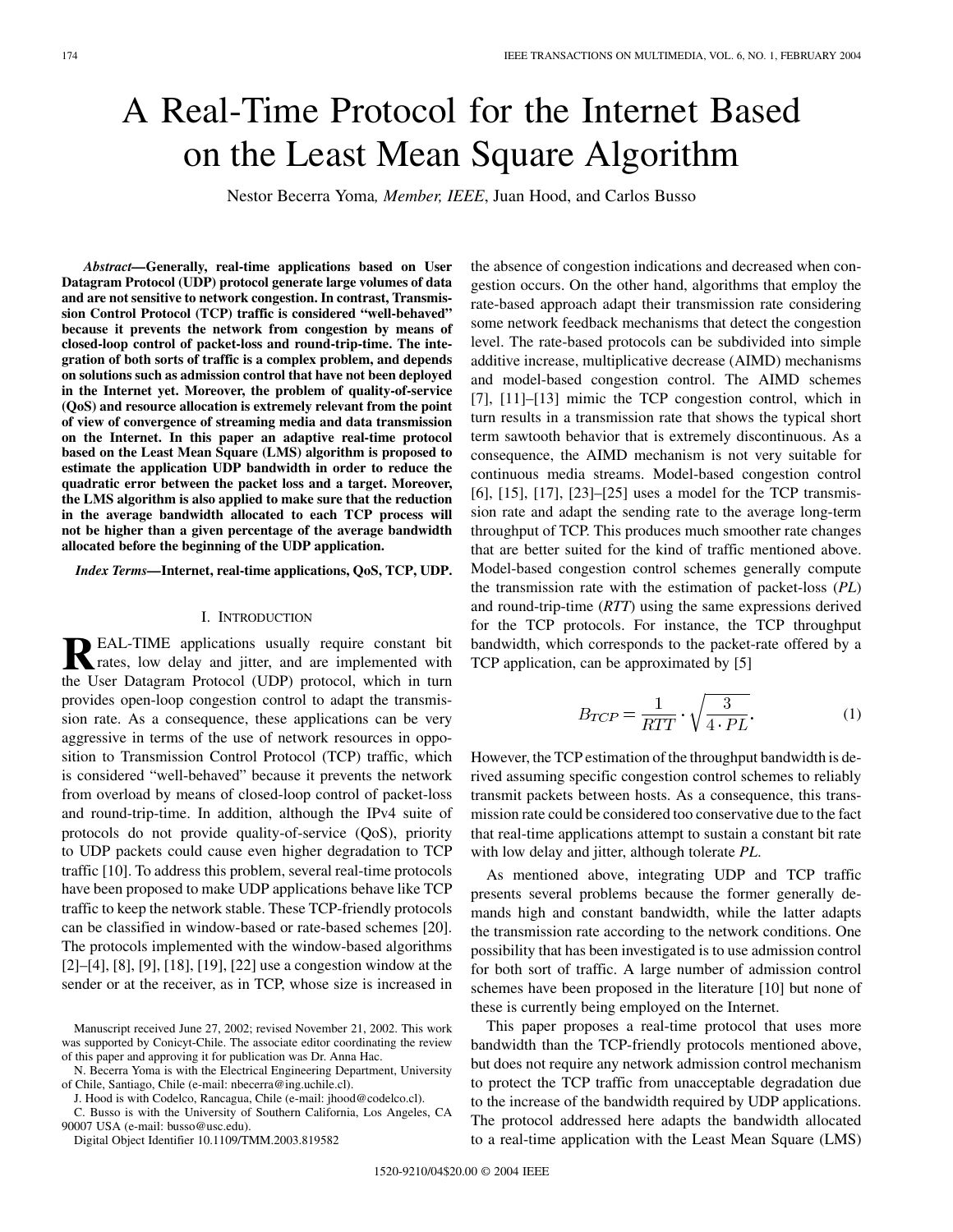

Fig. 1. Two-router problem.

algorithm that aims at reducing the error between *PL* and a desired response. This strategy also aims at providing an estimation of the perceptive quality of the signal at the receiver, because this quality is strongly related to*PL* and the transmission rate. Moreover, the LMS technique is also applied to prevent the UDP application from unacceptably degrading the TCP processes by making sure that the average bandwidth allocated to each TCP process will not be higher than a given percentage of the average bandwidth allocated before the start of the real-time process. Finally, instead of exponentially or linearly modifying the packet-rate according to *PL* as done by TCP protocols [\[14](#page-9-0)], [[16\]](#page-9-0), the mechanism presented in this paper uses a form of the gradient algorithm to estimate the transmission rate. The scheme proposed here has not been found in the literature and offers an interesting strategy to overcome the limitation of the Internet to allocate resources in both TCP and UDP traffics and to optimize the QoS of real-time applications.

# II. REAL-TIME PROTOCOL

The protocol was designed to address the problem of UDP and TCP applications between two routers (Fig. 1). The two-router topology, which has been used by several authors [\[6](#page-9-0)], [\[11](#page-9-0)]–[[13\]](#page-9-0), is initially employed here just as a model to illustrate the proposed algorithm. It is worth mentioning that all the experiments presented in this paper correspond to a real Internet connection that includes several routers and sources of concurrent traffic. In Fig. 1, there are a finite number of TCP sources of traffic when one or more UDP applications are introduced. The problem is how to estimate the packet-rate of the UDP traffic with the following constraints.

1) The protocol should provide a closed-loop mechanism to protect TCP traffic from unacceptable degradation.

- 2) The UDP packet-rate should be higher than the one provided by TCP-friendly protocols, if allowed by the network conditions.
- 3) Due to the fact that a real-time application attempts to sustain a constant transmission speed, the adaptation of the UDP packet-rate according to network conditions should be smoother than the one provided by TCP-friendly protocols.
- 4) No acknowledgment should be used because this mechanism contributes to overload the network. Instead of that, control packets will be employed because represent a significant improvement on this issue. Each control packet can carry statistics about several (e.g., 100) transmitted data packets.

The proposed transmission protocol is shown in Fig. 2. The algorithm attempts to estimate the application UDP bandwidth in order to reduce the quadratic error between the packet loss and the desired response that would be imposed by the coding scheme. Moreover, the protocol discussed here keeps the application from unacceptably degrading the TCP processes by making sure that the average bandwidth allocated to each TCP process will be higher than a given percentage of the average bandwidth allocated before the beginning of the UDP application.

## *A. LMS Algorithm and the Error on Packet-Loss*

The main idea of this adaptation is to estimate  $B_{UDP}$ , the bandwidth in packets/second of the UDP real-time process, in order to achieve a packet-loss target. The LMS algorithm [[21\]](#page-9-0) uses the quadratic error at instant  $t$ ,  $e(t)$ , as an estimation of the mean-square error (MSE):

$$
MSE(t) \approx e^2(t) = [Target\_PL - PL(t)]^2 \tag{2}
$$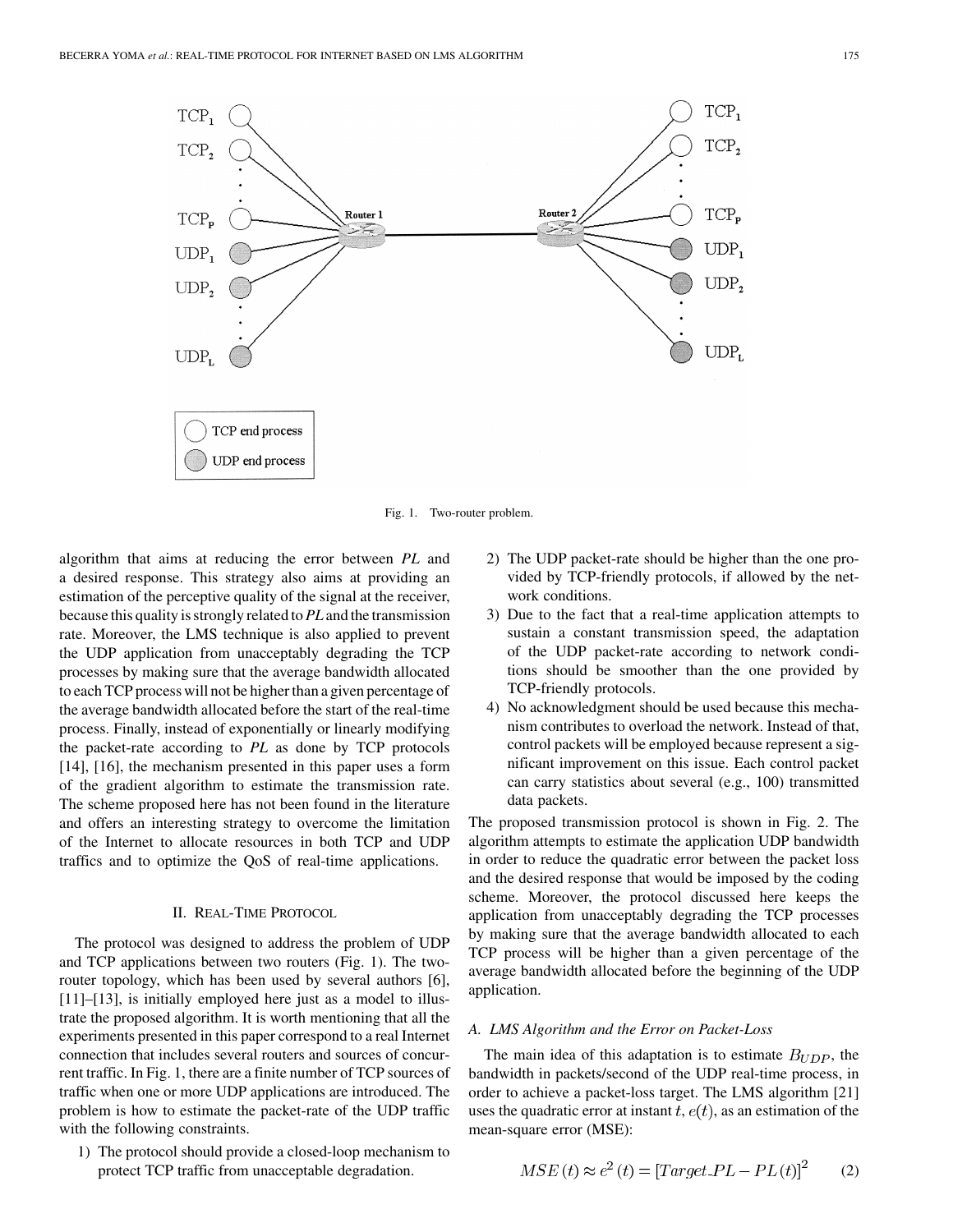where *Target\_PL* is the desired response of packet-loss. The partial derivative of  $MSE(t)$  with respect to  $B_{UDP}(t)$  is given by

$$
\frac{\partial MSE}{\partial B_{UDP}} \approx 2 \cdot e(t) \cdot \frac{\partial e(t)}{\partial B_{UDP}}\n= -2 \cdot [Target\_PL - PL(t)] \cdot \frac{\partial PL}{\partial B_{UDP}}\bigg|_{t}.
$$
 (3)

With this estimate of  $\partial MSE/\partial B_{UDP}$ , the LMS steepestdescent adaptive algorithm [[21\]](#page-9-0) is written as

$$
B_{UDP}^{PL}(n+1) = B_{UDP}(n) - A_{PL} \cdot \frac{\partial MSE}{\partial B_{UDP}}
$$
  
=  $B_{UDP}(n) + 2 \cdot A_{PL}$   

$$
\cdot [Target\_PL - PL(n)] \cdot \frac{\partial PL}{\partial B_{UDP}}\Big|_{n}
$$
 (4)

where  $n = 0, 1, 2, \dots$  is a nonnegative integer that denotes discrete sequences with  $t = n \cdot \Delta T$ ;  $\Delta T$  is the time interval between two consecutive estimations of  $B_{UDP}$ ;  $A_{PL}$  is the adaptation rate, a constant that regulates the step size of a steepest-descent algorithm as the LMS employed here; and,  $\partial PL/\partial B_{UDP}$  is estimated in the discrete domain with

$$
\frac{\partial PL}{\partial B_{UDP}}\bigg|_n \approx \frac{PL(n) - PL(n-1)}{B_{UDP}(n) - B_{UDP}(n-1)} = \frac{\Delta PL}{\Delta B_{UDP}}\bigg|_n.
$$
\n(5)

However,  $\partial PL/\partial B_{UDP}$  denotes the variation of PL with respect to  $B_{UDP}$  when all the other parameters (network resources and concurrent traffic) that affect *PL* are kept constant. This is certainly not possible in a real application and  $\Delta PL/\Delta B_{UDP}$  is in fact just an approximation of  $\partial PL/\partial B_{UDP}$ . In order to reduce the effect of the concurrent traffic in the convergence of the algorithm, a lower and upper threshold are imposed to  $\Delta PL/\Delta B_{UDP}$ . Actually,  $\partial PL/\partial B_{UDP}$  should be greater or equal than 0 but, due to the random behavior of the concurrent traffic, the observed  $\Delta PL/\Delta B_{UDP}$  might be negative. Considering that  $B_{UDP}(n)$ is expressed in terms of packets/second and is an integer,  $|B_{UDP}(n+1)-B_{UDP}(n)|$  needs to be higher than 0.5 to observe an adaptation on  $B_{UDP}$ . If the quadratic error on  $PL$ is low,  $|B_{UDP}(n+1)-B_{UDP}(n)|$  might be lower than 0.5. In this sense, the lower threshold  $LowerTh(\Delta PL/\Delta B_{UDP})$ could be estimated so the adaptation on  $B_{UDP}$  is guaranteed when the error on  $PL$  is higher or equal than a percentage  $k$ (e.g., 10%) of *Target\_PL*:

$$
LowerTh\left(\frac{\Delta PL}{\Delta B_{UDP}}\right) = \left|\frac{1}{4 \cdot A_{PL} \cdot k \cdot Target\_PL}\right|.
$$
 (6)

Also due to the random behavior of the concurrent traffic, the observed  $\Delta PL/\Delta B_{UDP}$  might be too high and the estimation of  $B_{UDP}(n+1)$  according to (4) might present unbearable fluctuations. This can be avoided by setting a higher bound to  $\Delta PL/\Delta B_{UDP}$  so  $|B_{UDP}(n+1) - B_{UDP}(n)| \le$  $\alpha \cdot B_{UDP}(n)$ , which in turn leads to

$$
HigherTh\left(\frac{\Delta PL}{\Delta B_{UDP}}\right) = \left|\frac{\alpha \cdot B_{UDP}(n)}{2 \cdot A_{PL} \cdot [Target\_PL - PL(n)]}\right|_{(7)}
$$

Equation (4) estimates the UDP bandwidth in order to satisfy the condition  $PL(n) = Target\_PL$ . Nevertheless, the application packet rate will also depend on the restriction discussed in the following section.

## *B. Controlling the Degradation of TCP Traffic*

According to Fig. 2, at the beginning packets are sent at a low rate in order to evaluate *PL*(0) and *RTT*(0), which correspond to an approximated estimation of packet-loss and round-trip-time, respectively, at time  $n = 0$ , when the UDP application asks to start the transmission. Due to the fact that the packet-rate was low, *PL*(0) and *RTT*(0) corresponds approximately to the estimation of packet-loss and round-trip-time, respectively, without the real-time process. Then  $B_{TCP}(0)$ , the average packet-rate of TCP applications at time  $n = 0$  (see Fig. 2), is computed with (1), which corresponds to the TCP flow throughput in packets/second. Considering that the routers in Fig. 1 do not distinguish one application from another, and so *PL*(0) and *RTT*(0) are approximately the same for all the UDP and TCP processes,  $B_{TCP}(0)$  is approximately the same in all the TCP applications.

The protocol discussed here also keeps the application from unacceptably degrading the TCP processes. It is worth mentioning that any coding scheme imposes a higher bound for *PL*, *MaxPL*, beyond of what the perceptive quality of the video, audio or speech signal is too low. When  $PL(0) > MaxPL$ the application stops the connection. If  $PL(0) \leq MaxPL$ , the protocol initially transmits at the application packet-rate target,  $B_{Target}$ , and then adapts  $B_{UDP}(n)$  to minimize the quadratic error between  $PL(n)$  and *Target\_PL*. However,  $B_{UDP}(n)$  will also be adapted if

$$
B_{TCP}(n) < (1 - \beta) \cdot B_{TCP}(0) \tag{8}
$$

where  $\beta$  is the percentage of bandwidth taken from TCP processes at  $n = 0$ ,  $B_{TCP}(n)$  is computed with (1), and  $PL(n)$  and  $RTT(n)$  are computed every  $\Delta T$  seconds by means of control packets sent by the receiver. This bandwidth is not necessarily allocated only to the UDP application and may also correspond to other TCP processes started at  $n > 0$ . Consequently, if condition (8) is satisfied,  $B_{UDP}(n)$  is also adapted employing the LMS algorithm as in Section II-A:

$$
B_{UDP}^{B_{TCP}}(n+1) = B_{UDP}(n) + 2 \cdot A_{B_{TCP}} \\
\cdot [(1-\beta) \cdot B_{TCP}(0) - B_{TCP}(n)] \cdot \frac{\partial B_{TCP}}{\partial B_{UDP}}\Big|_{n} \quad (9)
$$

where  $A_{B_{TCP}}$  is the adaptation rate, and  $\partial B_{TCP}/\partial B_{UDP}$  is estimated with  $\Delta B_{TCP}/\Delta B_{UDP}$  as in (5). Notice that condition (8) is valid when the real-time application starts to transmit. In order to update  $B_{TCP}(0)$  in (8), the protocol can be reinitialized every 10 or 20 min to follow the dynamics of the concurrent traffic.

The discussion in Section II-A about the concurrent traffic and the estimation of the partial derivative is also applicable to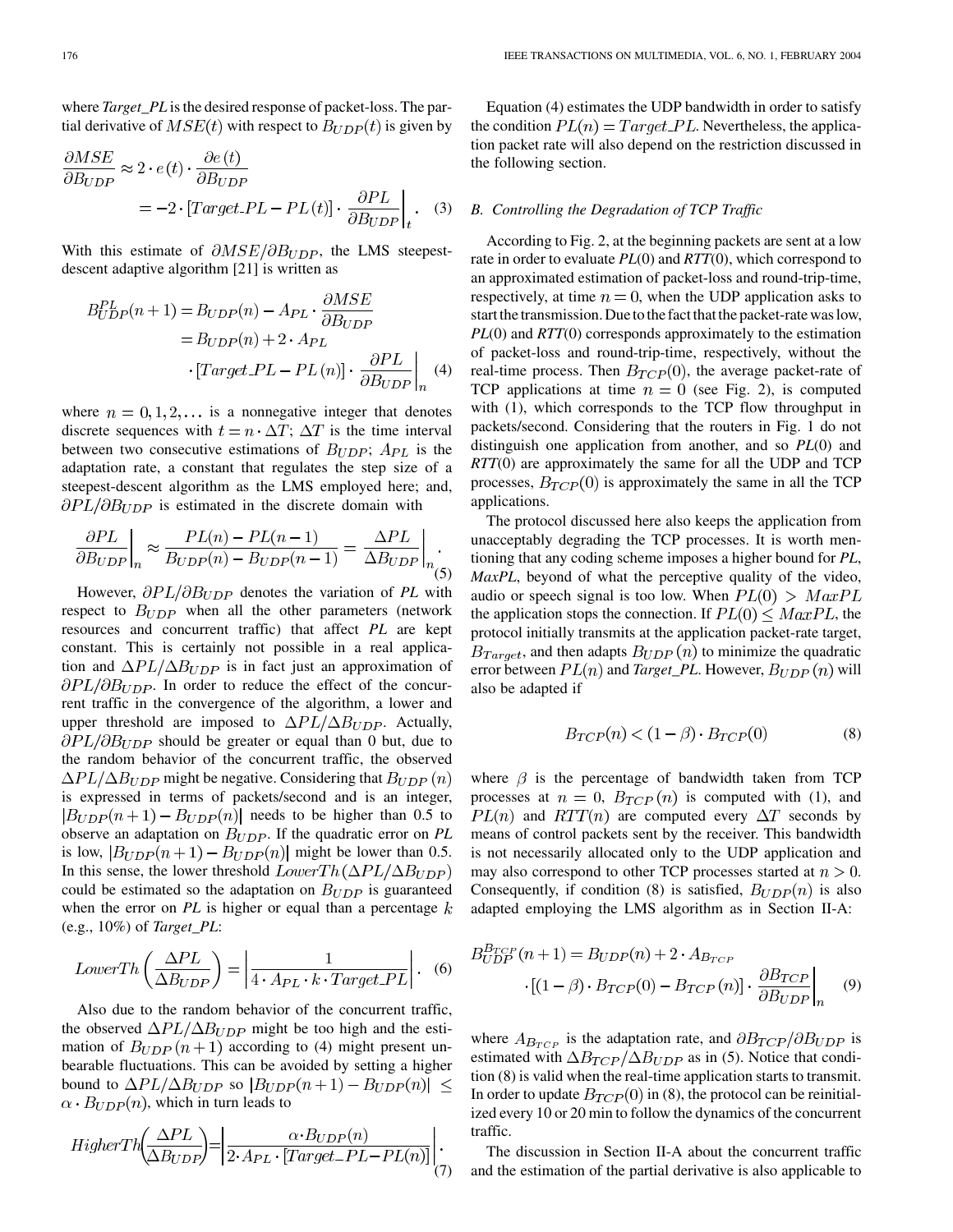

Fig. 2. Real-time protocol.

the problem of adapting  $B_{UDP}$  to satisfy (8). As a consequence, as in (6) and the following thresholds are defined:

$$
HigherTh\left(\frac{\Delta B_{TCP}}{\Delta B_{UDP}}\right) = \frac{-1}{4 \cdot A_{B_{TCP}} \cdot k \cdot (1-\beta) \cdot B_{TCP}(0)} \quad LowerTh\left(\frac{\Delta B_{TCP}}{\Delta B_{UDP}}\right) = \frac{-\alpha \cdot B_{UDP}(n)}{2 \cdot A_{B_{TCP}} \cdot [(1-\beta) \cdot B_{TCP}(0) - B_{TCP}(n)]}
$$
\n(11)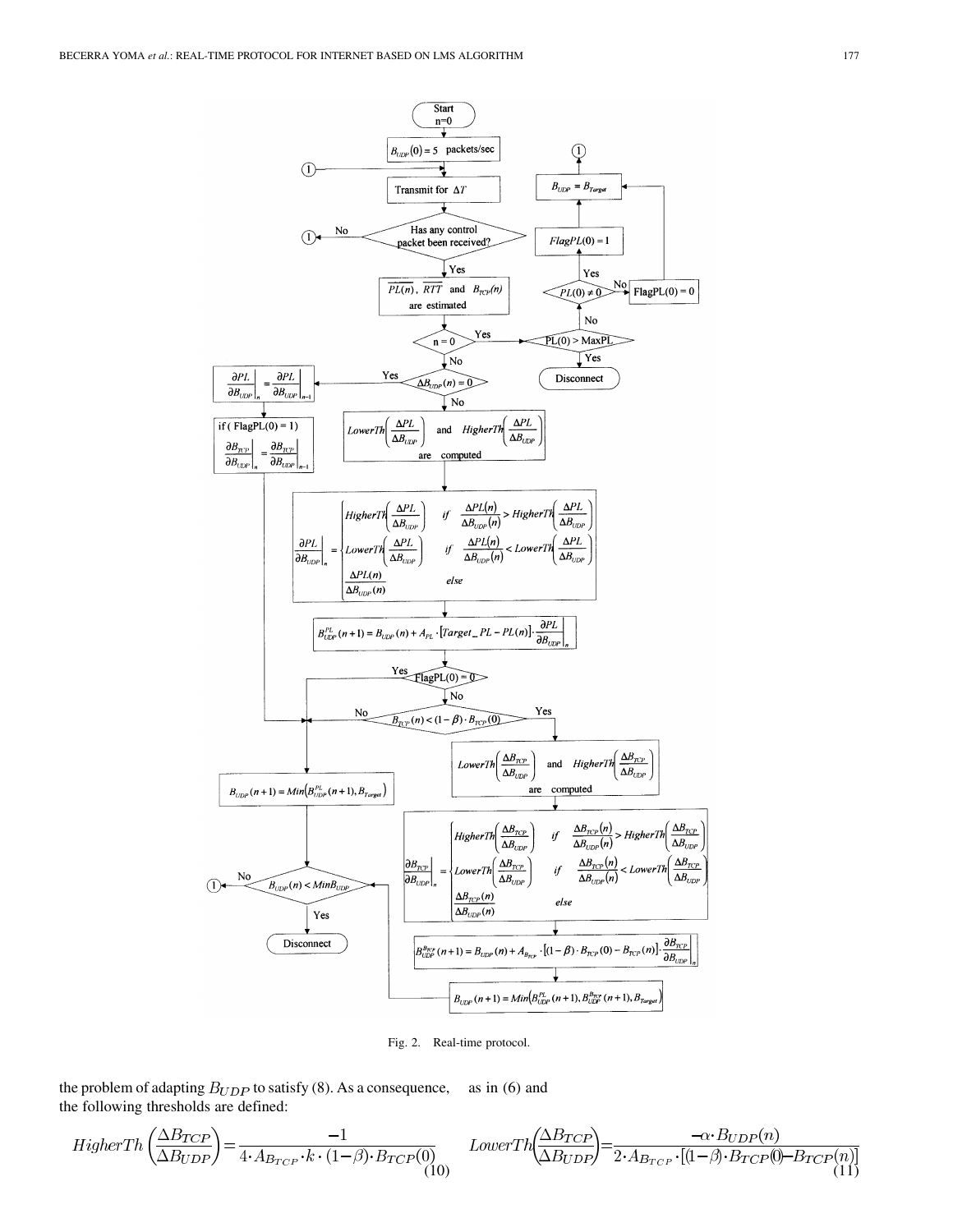

Fig. 3. Packet-loss measured by transmitting UDP packets at constant rate between the hosts at UCh and UNM. The *PL* is averaged within windows with lengths equal to (a) 1 s; (b) 5 s; (c) 10 s; and (d) 15 s.

as in (7), if  $(1 - \beta) \cdot B_{TCP}(0) - B_{TCP}(n) > 0$ . Notice that  $(\partial B_{TCP}/\partial B_{UDP}) \leq 0$  by definition.

According to (8) the minimum bandwidth allocated to each TCP process would decrease geometrically with the number of UDP applications in average. If  $r$  real-time applications sequentially starts to transmit, condition (8) applied to the UDP application  $r$  is given by

$$
B_{TCP_r}(n) < (1 - \beta)^r \cdot B_{TCP_1}(0) \tag{12}
$$

where  $B_{TCP_r}(n)$  is the observed average TCP transmission rate estimated at the application r with (1), and  $B_{TCP_1}(0)$  is the average packet-rate of TCP applications when the first UDP process asks to start the transmission. This behavior is between a conservative TCP-friendly scheme and an open-loop UDP application that uses as much bandwidth as necessary regardless of the other processes competing for the same network resources.

A new TCP application, when one or more real-time processes based on the algorithm proposed here are already transmitting, will increase the network load and all the TCP applications will reduce their average transmission rate. Similarly, the existing UDP will reduce their transmission rate because the increase in the network load will result in the increase of *PL*.

With the estimations according to (4) and (9),  $B_{UDP}(n+1)$ is computed as follows. If condition (8) is not satisfied

$$
B_{UDP}(n+1) = \min\left[B_{UDP}^{PL}(n+1), B_{Target}\right].
$$
 (13)

Otherwise,  $B_{UDP}(n + 1)$  is adapted with

$$
B_{UDP}(n+1) = \min\left[B_{UDP}^{PL}(n+1), B_{UDP}^{B_{TCP}}(n+1), B_{Target}\right].
$$
\n(14)

# *C. Treating Exceptions*

It is worth mentioning that if  $PL(0) = 0$ , there is no information about the TCP transmission rate at  $n = 0$ ,  $B_{TCP}(0)$ , and (9) cannot be employed to estimate  $B_{UDP}(n + 1)$ . On the other hand,  $(\Delta PL/\Delta B_{UDP})|_n$  and  $(\Delta B_{TCP}/\Delta B_{UDP})|_n$  are estimated if  $\Delta B_{UDP}(n) \neq 0$ . In contrast, if  $\Delta B_{UDP}(n) = 0$ ,  $(\Delta PL/\Delta B_{UDP})|_{n}$  and  $(\Delta B_{TCP}/\Delta B_{UDP})|_{n}$  are made equal to  $(\Delta PL/\Delta B_{UDP})|_{n-1}$  and  $(\Delta B_{TCP}/\Delta B_{UDP})|_{n-1}$ , respectively. Finally, a lower bound for  $B_{UDP}(n+1)$ ,  $MinB_{UDP}$ , is also introduced to take into consideration the fact that speech/audio/video coding schemes provide the lowest operating bit rate. Beyond this threshold, the coder cannot operate so the protocol stops the connection.

# *D. Choosing the Parameters Employed by the Protocol*

The time interval  $\Delta T$  is very important for the convergence of the algorithms described by (4) and (9). Fig. 3 shows *PL* averaged within windows with four different lengths. Packet-loss was measured by transmitting UDP packets at constant rate between the two hosts employed in this research as described in Section III. According to Fig. 3, a 10 or 15 s window gives a reasonably smooth representation of the dynamics of *PL*, so in the experiments presented here  $\Delta T$  was equal to 15 s.

The adaptation rates  $A_{PL}$  and  $A_{B_{TCP}}$  in (4) and (9), respectively, are intrinsic to adapting algorithms based on the gradient method. The protocol behavior is analyzed with several adaptation rates in Figs. 4 and 5. Nevertheless, higher and lower bounds are introduced according to  $(6)$ ,  $(7)$ ,  $(10)$ , and  $(11)$  to guarantee the convergence of the algorithms and avoid oscillations. Some versions of the LMS algorithm re-estimate the adaptation rate in order to accelerate the convergence and achieve a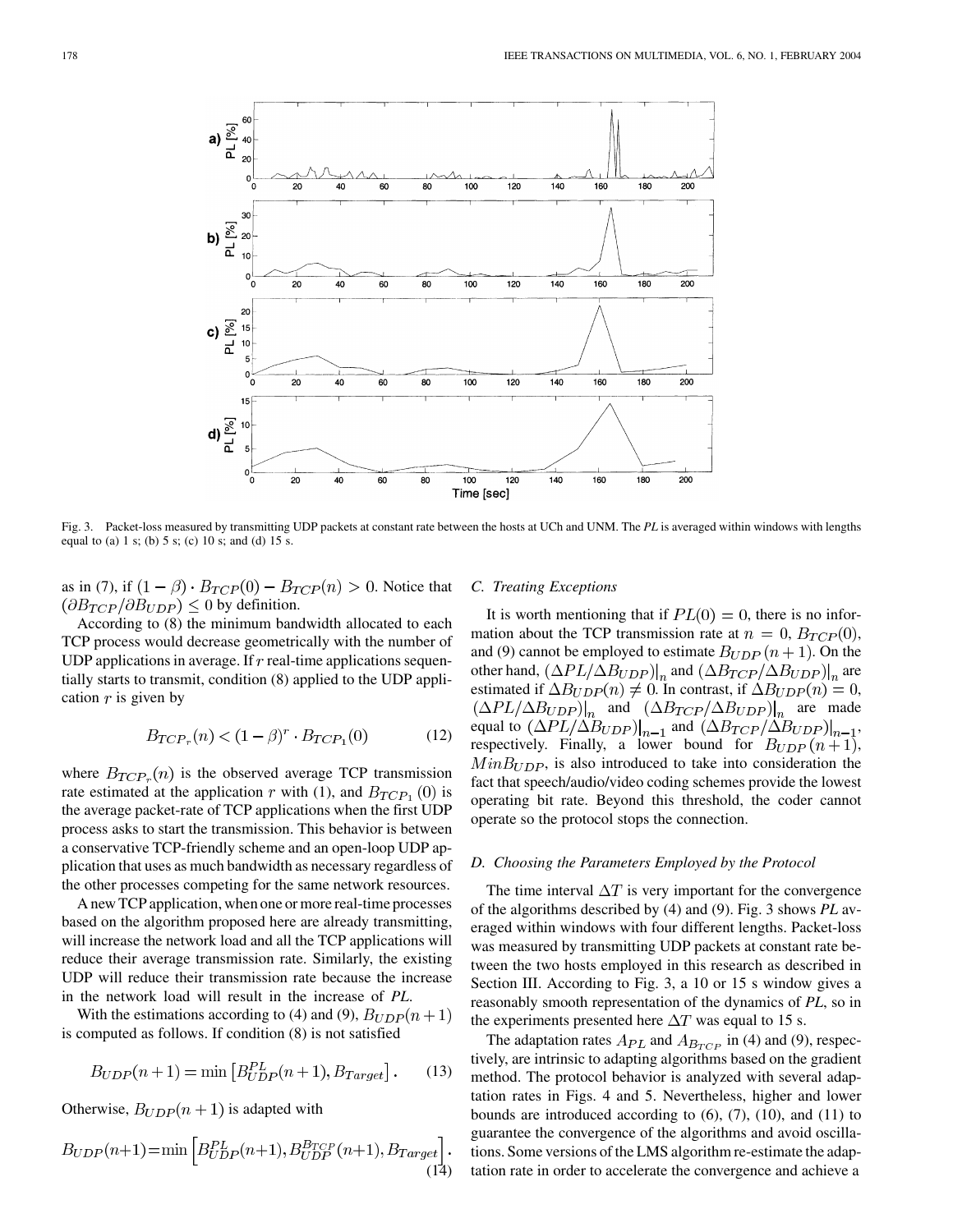

Fig. 4. UDP application bit rate,  $B_{UDP}(n)$ , versus time with the adaptation rates  $A_{PL}$  in (4) and  $A_{B_{TCP}}$  in (9) equal to (a) 0.1; (b) 0.5; (c) 1; and (d) 5. The packet-loss target was made equal to 5%.

lower MSE. This technique was not applied here and is not considered essential to the proposal of this article, although it could be addressed as a future work. The constant k and  $\alpha$  in (6), (7), (10), and (11), respectively, and  $\beta$  in (8) were chosen just as examples and do not deserve further discussions in the context of the contributions presented by this paper.

The protocol proposed in this paper attempts to return the UDP application bit rate,  $B_{UDP}(n)$ , given a *Target\_PL* employed in (4). However, a suitable *Target\_PL* is a function of the network resources and the concurrent traffic. For instance, a low packet-loss target may not be possible in some cases, and the protocol will reduce  $B_{UDP}(n)$  until reaching  $MinB_{UDP}$ and then finishing the connection. The authors believe that the problem of optimizing *Target\_PL* should be seen as equivalent to finding the optimum pair (*Target\_PL*,  $B_{UDP}(n)$ ) from the application point of view. Every speech/audio and video coding scheme provides a perceptual quality measure as a result of (*Target\_PL*,  $B_{UDP}(n)$ ). Consequently, the estimation of *Target\_PL* strongly depends on the application and is also out of the scope of this paper in order to preserve the generality of the protocol proposed here. This is also valid for *MaxPL*,  $MinB_{UDP}$  and  $B_{Target}$ .



Fig. 5. MSE (in percentage) of the packet-loss target,  $([Target\_PL - PL(n)]^2 / Target\_PL^2) \times 100\%$ , versus the adaptation rate  $A_{PL}$ .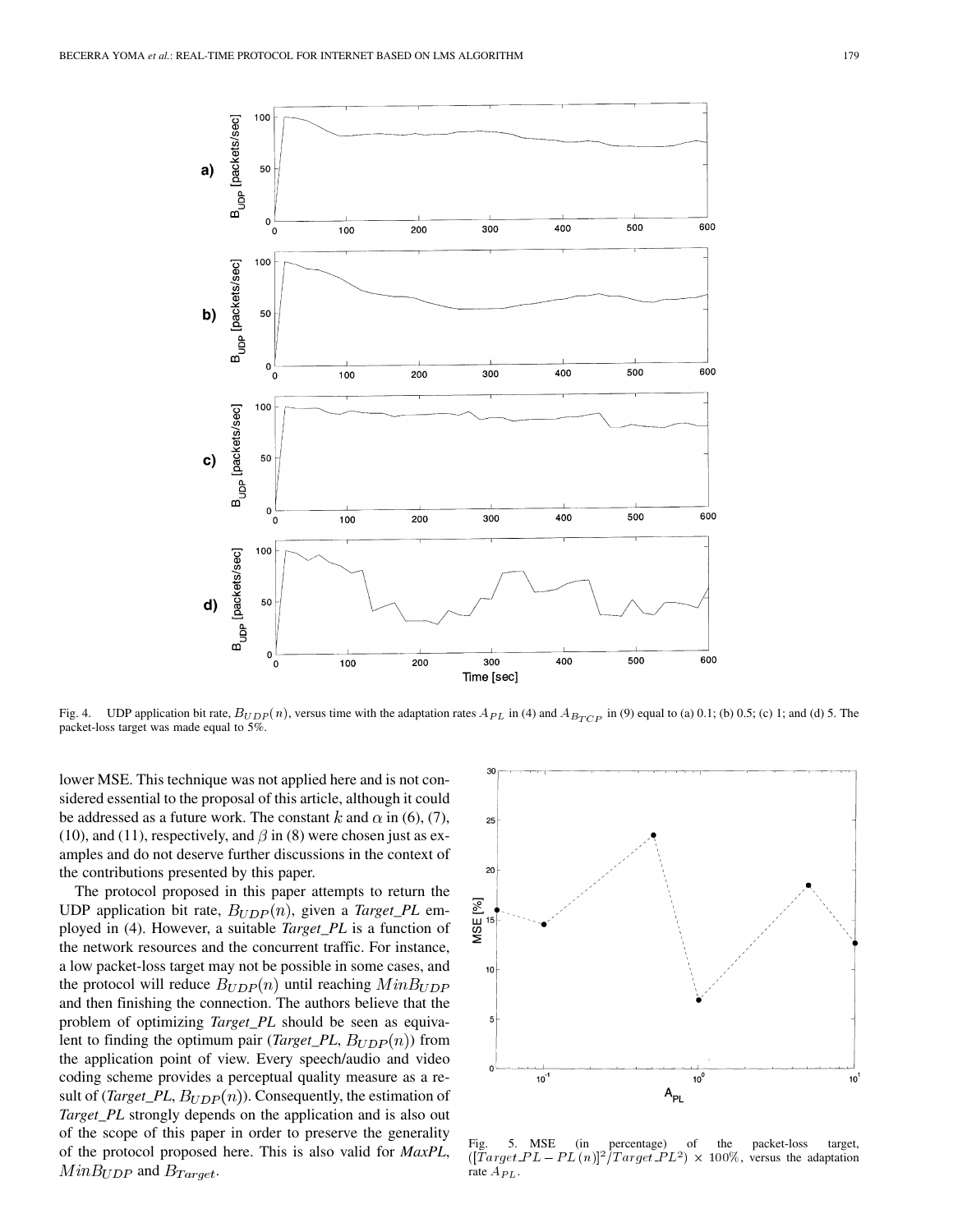

Fig. 6. UDP application bit rate,  $B_{UDP}(n)$ , versus time with high concurrent traffic. The adaptation rates  $A_{PL}$  in (4) and  $A_{B_{TCP}}$  in (9) were equal to 1. The packet-loss target was made equal to 5%.



Fig. 7. UDP application bit rate,  $B_{UDP}(n)$ , versus time with low concurrent traffic. The adaptation rates  $A_{PL}$  in (4) and  $A_{B_{TCP}}$  in (9) were equal to 1. The packet-loss target was made equal to 5%.

# III. EXPERIMENTS

The protocol proposed here was tested in a real Internet connection with a client process at the University of Chile (UCh) in Santiago, sending UDP packets to a server process at the University of New Mexico (UNM) in Albuquerque. The packet-rate,  $B_{UDP}(n + 1)$ , from client to server was adapted with the protocol in Fig. 2, which in turn makes use of the information provided by control packets sent back by the server to the client. The following configuration was employed in the experiments reported here:  $\beta = 30\%$ ;  $MaxPL = 30\%$ ;  $B_{Target} = 100$  packets/s;  $MinB_{UDP} = 5$  packets/s; k in (6) and (10) was equal to 0.1;  $\alpha$  in (7) and (11) was equal to 0.5; the adaptation rate  $A_{PL}$  in (4) was made equal to the adaptation rate  $A_{B_{TCP}}$  in (9); and finally,  $\Delta T = 15$  s. This setting is just an example of operating conditions and does not affect the generality of the protocol proposed here. Results are shown in Figs. 4–10.

As seen in Fig. 4, the protocol was able to adapt the UDP application bit rate,  $B_{UDP}(n)$ , with several adaptation rates  $A_{PL}$  in (4) and  $A_{B_{TCP}}$  in (9). The fluctuations of  $B_{UDP}(n)$ are certainly due to variations in the concurrent traffic. This result suggests: first, the algorithm is able to converge although the partial derivatives were roughly approximated with the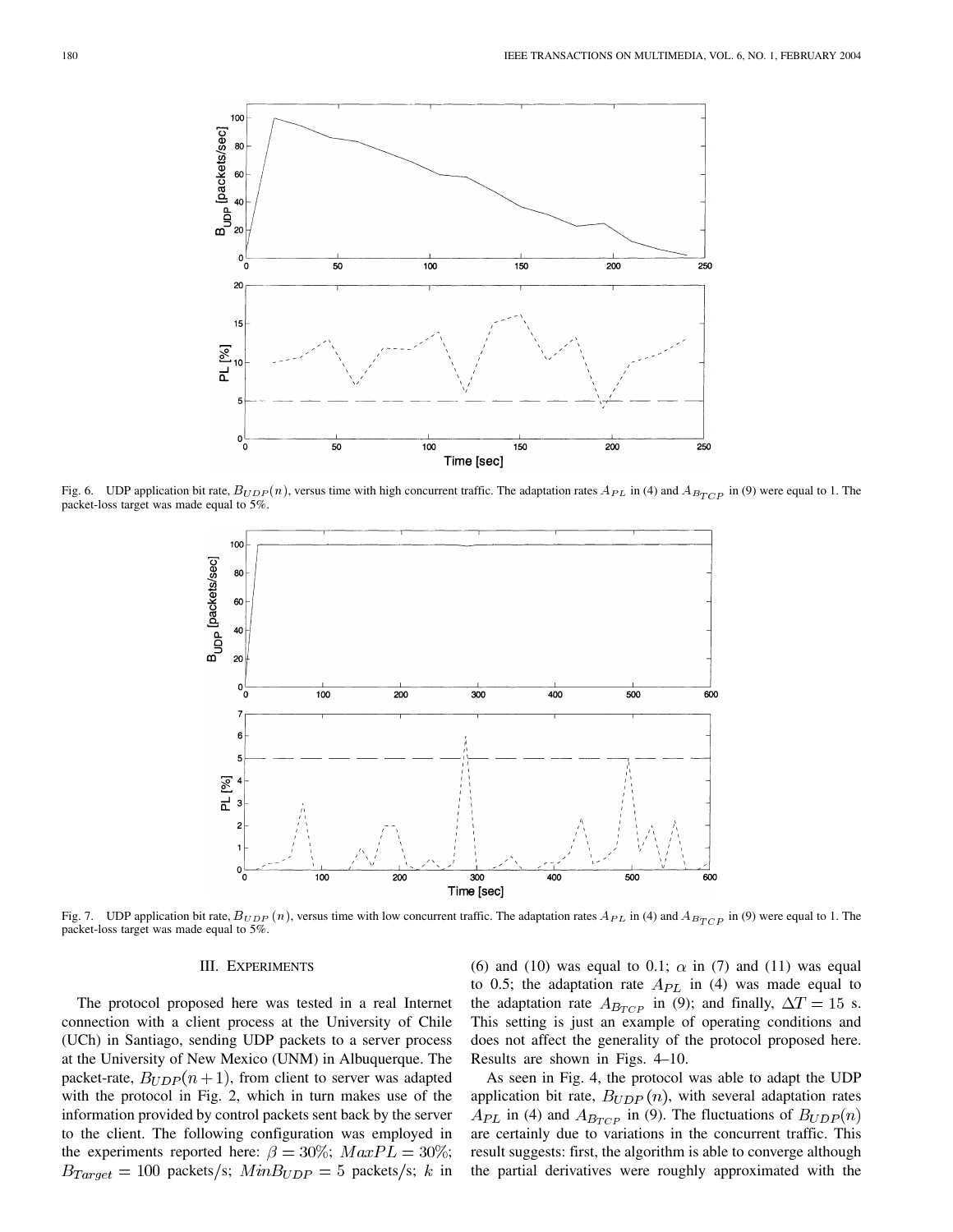

Fig. 8. Experiment with one UDP process employing the real-time protocol proposed in this paper. From top to bottom: UDP application packet-rate  $(B_{UDP})$ Fig. 8. Experiment with one UDP process employing the real-time protocol proposed in this paper. From top to bottom: UDP application packet-rate ( $B_{UDP}$ ) versus time; *PL* versus time and the desired response  $Target\_PL = 5\%$ 



Fig. 9. Experiment with two UDP process employing the real-time protocol proposed in this paper. Parameters in process<sub>1</sub> and process<sub>2</sub> are shown with (and  $(----)$ , respectively. From top to bottom: process<sub>1</sub> and process<sub>2</sub> packet-rates,  $B_{UDP}^1$  and  $B_{UDP}^2$ , respectively, versus time; packet-losses,  $PL^1$  and and  $(----)$ , respectively. From top to bottom: process<sub>1</sub> and process<sub>2</sub> packet-rates,  $B_{UDP}^+$  and  $B_{UDP}^+$ , respectively, versus time; packet-losses,  $PL^+$  and  $PL^2$ , versus time and the desired response  $Target\_PL = 15\%$  acc

ordinary derivatives; second, there is a reasonable wide range of suboptimal values defined for the adaptation rates. It is worth highlighting that the adequate use of thresholds, to impose bounds on the estimation of partial derivatives, guarantees the convergence of the algorithm.

According to Fig. 5, the MSE on packet-loss does not decrease when the adaptation rate  $A_{PL}$  is reduced, as should be expected according to [[21\]](#page-9-0). This should be a result of the random behavior of the concurrent traffic, which in turn could not be kept constant due to the nature of the experiment based on a real Internet connection.

Fig. 6 shows a situation when the chosen *Target\_PL* was too low due to the intensity of the concurrent traffic. In this case, the protocol reduced  $B_{UDP}(n)$  until reaching  $MinB_{UDP}$  and the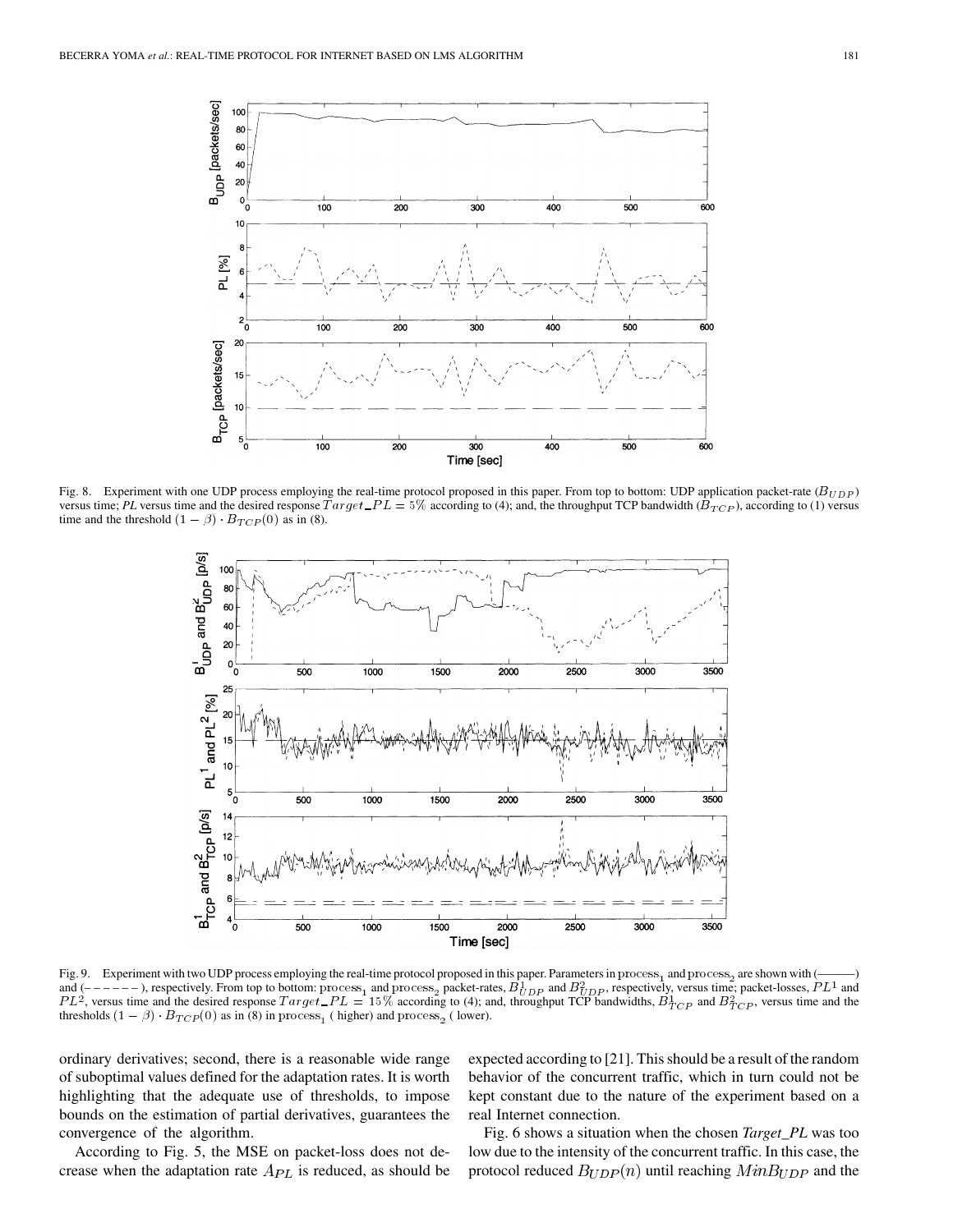

Fig. 10. Effect of starting one real-time application on a previously existing TCP process. From top to bottom: real-time UDP process packet-rate vs. time; the throughput TCP bandwidth ( $B_{TCP}$ ) according to (1) vs. time a throughput TCP bandwidth  $(B_{TCP})$  according to (1) vs. time and the threshold  $(1 - \beta) \cdot B_{TCP}(0)$  as in (8); and, the real TCP transmission rate versus time measured at the receiver, and the threshold equal to  $(1 - \beta)$  times made equal to 5%.

connection was ended. The opposite situation is shown in Fig. 7 where the concurrent traffic was low compared to *Target\_PL* and the protocol kept  $B_{UDP}(n)$  almost constant and equal to the packet-rate target  $B_{Target} = 100$  packets/s.

The evolution of  $PL(n)$  and  $B_{TCP}(n)$  in a stable application is shown in Fig. 8. As can be seen,  $PL(n)$  oscillates around *Target\_PL*. In contrast,  $B_{TCP}(n)$  was always above  $(1 - \beta) \cdot B_{TCP}(0)$ , (9) was not required, and  $B_{UDP}(n)$  was adapted only with (4). As mentioned above, the variation of  $B_{UDP}(n)$  must be due to fluctuations of the concurrent applications. Notice that an ordinary TCP-friendly real-time protocol would transmit, in the best case, at a packet-rate similar to  $B_{TCP}(n)$ . It is worth highlighting that  $B_{UDP}(n)$  is much higher than  $B_{TCP}(n)$ , although the degradation of the concurrent TCP applications was controlled. The bandwidth allocated to each TCP process would have been reduced in a maximum of  $\beta = 30\%$  when compared with  $B_{TCP}(0)$ , which would correspond to the average bandwidth allocated to each TCP processes at  $n = 0$ , when the UDP process starts to transmit. This is certainly true in the two-router problem shown in Fig. 1, where all the TCP applications observe approximately the same  $PL(n)$  and  $RTT(n)$ . However, in the experiments reported here, a real Internet connection was employed with a more complex environment than the one in Fig. 1. The TCP applications at the end router (at UCh in this case) do not measure the same *PL* and *RTT* because the packets have different destinations. As a consequence, the UDP process does not have an uniform effect on the TCP traffic: the reduction in the allocated bandwidth to TCP processes would be the highest and equal to  $\beta$ , in the worst case, when the TCP and UDP packets share the same path and destination; and the lowest reduction in the allocated bandwidth to TCP applications would correspond to the situation when the TCP and UDP packets share only one end router.

According to Fig. 9, when two UDP applications compete for the same network resources between UCh and UNM, it is also noticeable that  $B_{UDP}^1(n)$  and  $B_{UDP}^2(n)$  may not present the same trend. This is due to the facts that  $PL^1(n)$ and  $PL^2(n)$  can be different as a result of the short estimation interval that may provide low statistical significance, and that the replacement of the partial derivative with the ordinary one can be an inaccurate approximation in some cases. However, despite these limitations, the algorithm clearly converges, and  $PL^1(n)$  and  $PL^2(n)$  are kept around *Target\_PL* while  $B_{UDP}^1(n)$  and  $B_{UDP}^2(n)$  are adapted, which in turn confirms the effectiveness of the close-loop mechanism in the protocol proposed here.

The effect of starting one real-time application on a previously existing TCP process is shown in Fig. 10. The transmission of UDP and TCP packets takes place between the hosts in UCh and UNM. As can be seen in Fig. 10, when the UDP process (top) starts the transmission the real TCP transmission rate measured at the receiver (bottom) is significantly reduced. After that, the proposed protocol adapts the UDP packet-rate in order to keep the estimated TCP transmission rate (middle), computed with (1) and employed by the protocol in condition (8), above  $(1 - \beta) \cdot B_{TCP}(0)$ . Note that the estimated and the real TCP transmission rate are not necessarily the same due to the approximations required by (1), to the computation of *PL* and *RTT*, which in turn is very different in TCP and in the real-time protocol presented here, and to the fact that the real TCP packet-rate was observed in the receiver. When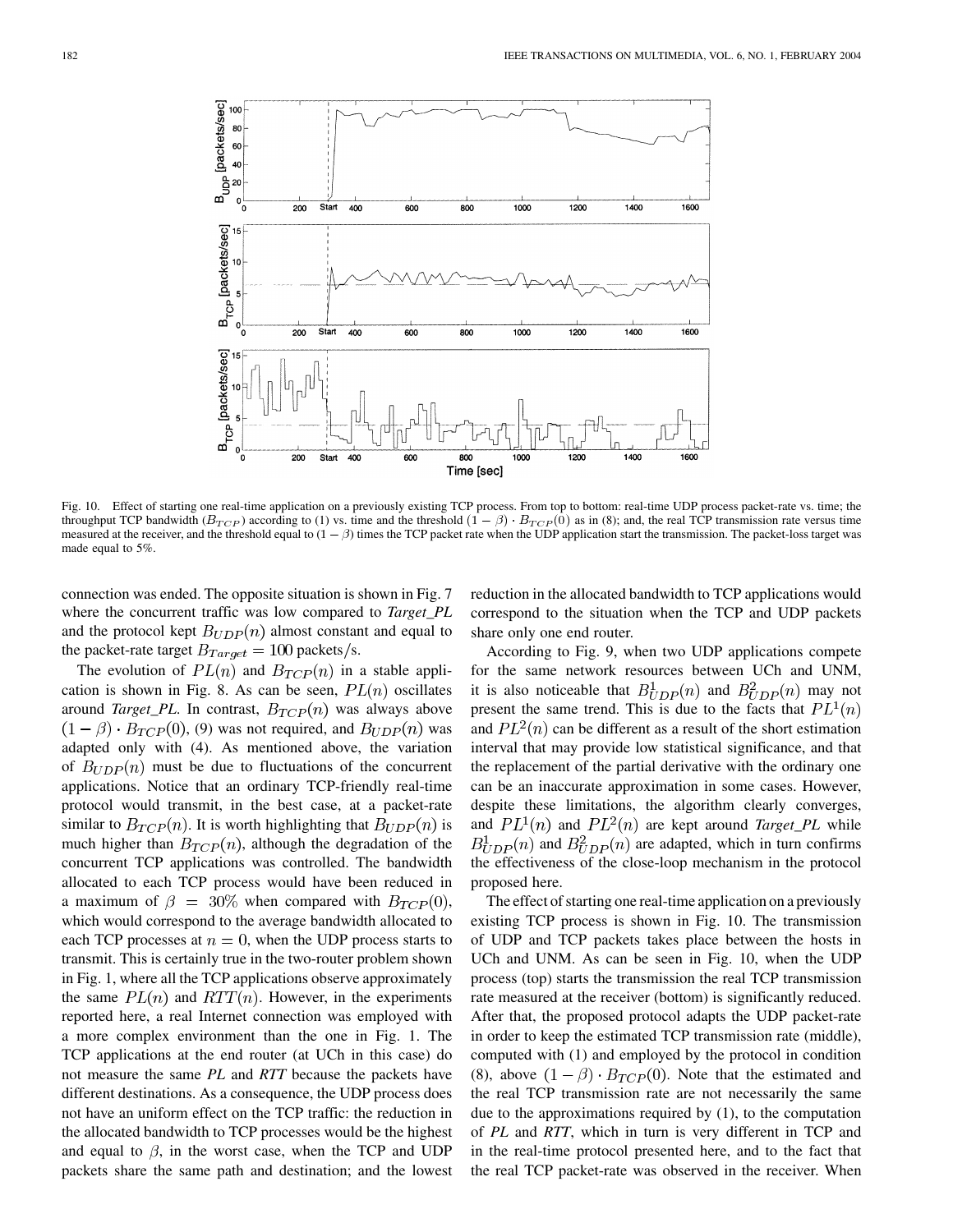<span id="page-9-0"></span>compared with the real TCP transmission rate (bottom), the UDP packet-rate (top) is much smoother which satisfies one of the constraints mentioned in Section II. Finally, as can be seen in Fig. 10 (bottom), it is worth mentioning that the computation of *PL*(0) and RTT(0) could be done within a time interval longer than  $\Delta T$  in order to have a more representative estimation of  $B_{TCP}(0)$ . Nevertheless, the authors consider that this modification is not relevant in the context of the contributions presented here.

Note that the estimation of  $B_{UDP}(n+1)$  according to (4) and (9) computes  $\Delta B_{UDP}(n+1)$  that reduces the error on *PL* and satisfies the constraints (8). This is consistent with the nature of speech/audio/video transmission in real-time, which is certainly very sensitive to discontinuities in the allocated bandwidth and should be preserved from abrupt transitions.

The full-duplex transmission problem involves two real-time protocols transmitting in opposite directions. If both applications adapt  $B_{UDP}(n + 1)$  independently, the hosts may end up transmitting at different rates, since  $PL(n)$  and  $RTT(n)$ are not necessarily the same at both sides. This problem could easily be overcome by setting the transmission rate as the lowest  $B_{UDP}(n+1)$  estimated in both directions.

#### IV. CONCLUSIONS

A real-time protocol is proposed based on the assumption that the UDP packet rate should be adapted to reduce the error between packet-loss and the target, and to prevent the application from using more bandwidth than a given percentage of the bandwidth allocated to TCP processes. Both constraints are implemented with the LMS algorithm and the method proved to be effective in a real Internet connection. One of the main limitations of the approach proposed here is the estimation of the partial derivative, needed by the LMS algorithm, with the ordinary derivative. Nevertheless, the proper use of thresholds, to impose bounds on the estimation of partial derivatives, guarantees the convergence of the algorithm. On the other hand, the scheme can be seen as a compromise between the conservative TCP-friendly protocols and the ordinary UDP open-loop scheme, and has not been found in the specialized literature. When compared with the Fast Least Squares (FLS) algorithm, which is an efficient implementation of the Recursive Least Squares (RLS) technique, the LMS algorithm requires five times less computational load [1]. Nevertheless, the adaptive algorithm computes the UDP transmission rate every  $\Delta T$  that is equal to 15 seconds in this paper, so the discussion on computational complexity is not relevant. However, the RLS family of algorithms can provide a faster convergence than the classic LMS, and the applicability of those algorithms are proposed as a future work.

The approach covered in this paper does not need an admission control mechanism, and can be considered an interesting contribution to the problems of integrating TCP and UDP traffic, and QoS allocation, due to its generality, effectiveness and simplicity. Finally, a well-known technique in adaptive signal processing is applied to communications network problem, which in turn may start a new research field.

## ACKNOWLEDGMENT

The authors would like to thank Dr. B. Pellom from the University of Colorado, Boulder, for having proofread this manuscript. The authors also wish to thank Dr. F. McInnes from the University of Edinburgh, U.K., for the discussions on multimedia applications on packet networks and stochastic modeling while he was visiting the Department of Electrical Engineering at University of Chile, and Prof. R. Jordan and J. Salas, from the University of New Mexico, Albuquerque, for having provided the remote host employed in the experiments reported here.

#### **REFERENCES**

- [1] M. G. Bellanger, "Computational complexity and accuracy issues in fast least squares algorithms for adaptive filtering," in *Proc. IEEE Int. Symp. Circuits and Systems*, vol. 3, June 1988, pp. 2635–2639.
- [2] S. Bhattacharyya, D. Towsley, and J. Kurose, "A novel loss indication filtering approach for multicast congestion control," *J. Comput. Commun., Special Issue on Multicast*, 2000.
- [3] J. Byers, M. Frumin, G. Horn, M. Luby, M. Mitzenmacher, A. Roetter, and W. Shaver, "Flid-dl: Congestion control for layered multicast," in *Proc. Second Int. Workshop on Networked Group Communication (NGC 2000)*, Palo Alto, CA, Nov. 2000.
- [4] S. Kasera, S. Bhattacharyya, M. Keaton, D. Kiwior, J. Kurose, D. Towsley, and S. Zabele, "Scalable fair reliable mulitcast using active services," *IEEE Network Mag., Special Issue on Multicast*, vol. 14, no. 1, pp. 48–57, Jan./Feb. 2000.
- [5] J. Padhye, V. Firoiu, D. Towsley, and J. Kurose, "Modeling TCP throughput: A simple model and its empirical validation," in Proc. ACM SIGCOMM'98,, 1998.
- [6] J. Padhye, D. Towsley, J. Kurose, and R. Koodli, "A model based TCPfriendly rate control protocol," in *Proc. Int. Workshop on Network and Operating System Support for Digital Audio and Video (NOSSDAV)*, Basking Ridge, NJ, June 1999.
- [7] R. Rejaie, M. Handley, and D. Estrin, "RAP: An end-to-end rate-based congestion control mechanism for real time streams in the internet," in Proc. INFOCOMM'99, 1999.
- [8] I. Rhee, N. Balaguru, and G. Rouskas, "Mtcp: Scalable tcp-like congestion control for reliable multicast," *Proc. IEEE INFOCOM*, vol. 3, pp. 1265–1273, Mar. 1999.
- [9] L. Rizzo, "pgmcc: A tcp-friendly single-rate multicast congestion control scheme," *ACM SIGCOMM*, Aug. 2000.
- [10] J. W. Roberts, "Traffic theory and the internet," *IEEE Commun. Mag.*, vol. 39, no. 1, pp. 94–99, Jan. 2001.
- [11] D. Sisalem, H. Schulzrinne, and F. Emanuel. (1997) The Direct Adjustment Algorithm: A TCP-Friendly Adaptation Scheme. GMD-FOKUS. [Online]. Available: http://www.fokus.gmd.de/usr/sisalem
- [12] D. Sisalem and A. Wolisz, "LDA+ TCP-friendly adaptation: A measurement and comparison study," presented at the The 10th Int. Workshop on Network and Operating Systems Support for Digital Audio and Video (NOSSDAV'2000), Chapel Hill, NC, June 25–28, 2000.
- [13] -, "MLDA: A TCP-friendly congestion control framework for heterogeneous multicast environments," presented at the Eighth Int. Workshop of Quality of Service (IWQoS 2000), Pittsburgh, PA, June 2000.
- [14] W. Stallings, *High-Speed Networks. TCP/IP and ATM Design Principles*. Englewood Cliffs, NJ: Prentice-Hall, 1998.
- [15] W. Tan and A. Zakhor, "Error control for video multicast using hierarchical fec," presented at the Int. Conf. Image Processing, Oct. 1999.
- [16] A. S. Tanenbaum, *Computer Networks*. Englewood Cliffs, NJ: Prentice-Hall, 1996.
- [17] T. Turletti, S. Parisis, and J. Bolot, "Experiments With a Layered Transmission Scheme Over the Internet," INRIA, France, RR-3296, 1997.
- [18] L. Vicisano, J. Crowcroft, and L. Rizzo, "Tcp-like congestion control for layered multicast data transfer," *Proc. IEEE INFOCOM*, vol. 3, pp. 996–1003, Mar. 1998.
- [19] H. A. Wang and M. Schwartz, "Achieving bounded fairness for multicast and tcp traffic in the internet," presented at the ACM SIGCOMM, 1998.
- [20] J. Widmer, R. Denda, and M. Mauve, "A survey on TCP-friendly congestion control," *IEEE Network*, vol. 15, pp. 28–37, May–June 2001.
- [21] B. Widrow and S. Stearns, *Adaptive Signal Processing*. Englewood Cliffs, NJ: Prentice-Hall, 1985.